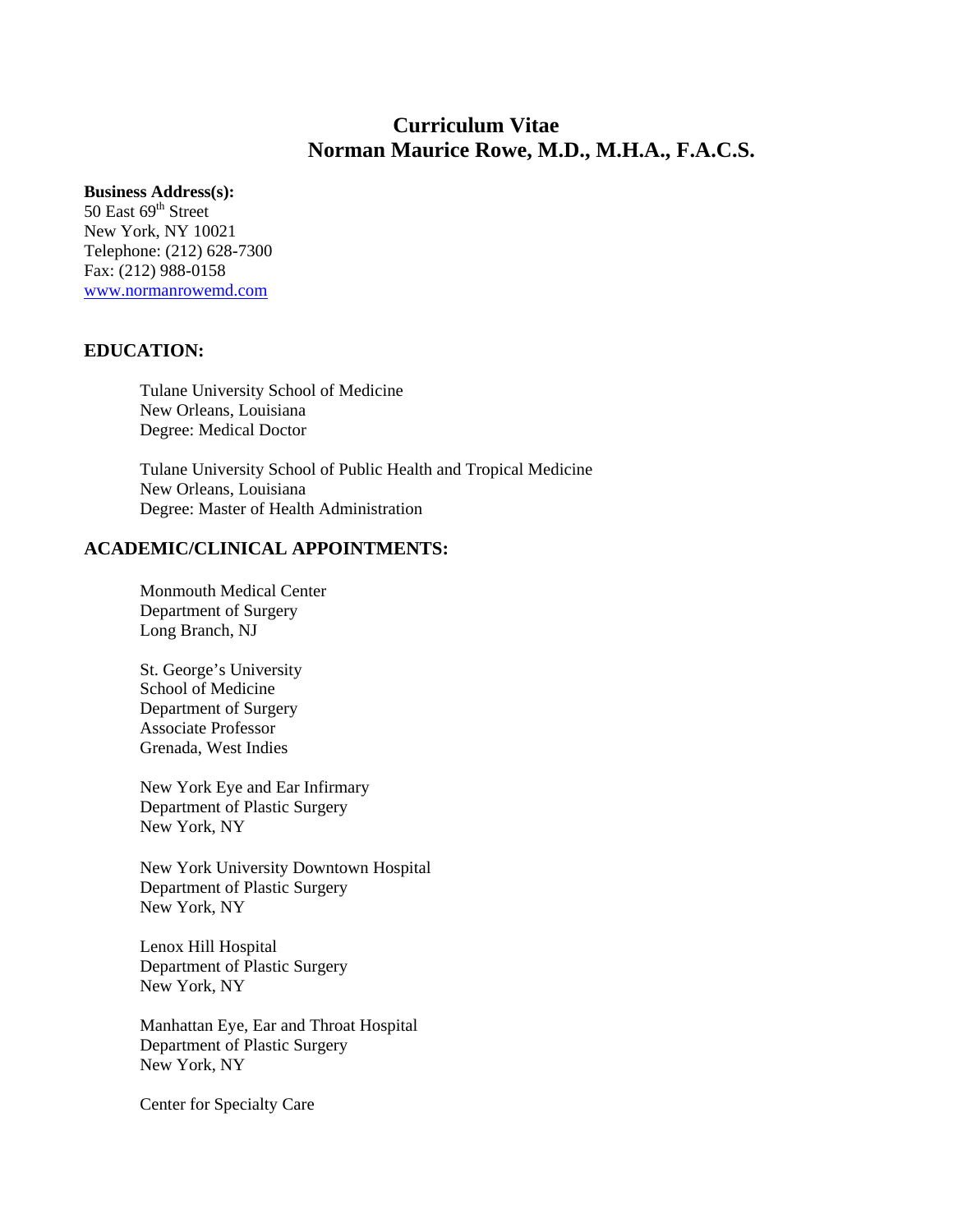Department of Plastic Surgery New York, NY

## **POST – GRADUATE CLINICAL TRAINING:**

Microsurgery Fellowship Institute of Reconstructive Plastic Surgery New York University Medical Center New York, New York

Plastic Surgery Fellowship Institute of Reconstructive Plastic Surgery New York University Medical Center New York, New York

Hand Surgery Fellowship Hand Center of Western New York State University of New York at Buffalo Buffalo, New York

Senior Resident Maimonides Medical Center Brooklyn, New York

Junior Resident Department of Surgery Maimonides Medical Center Brooklyn, New York

Internship Department of Surgery Maimonides Medical Center Brooklyn, New York

#### **PUBLICATIONS:**

- 1. Wirth J, Sheka KP, Gheewala A and Rowe NM: Acquired Immune Deficiency Syndrome and Systemic Lupus Erythematosis: Causes of Surgical Emergencies of the Hand, *Annals of Plastic Surgery*, 2008 Jul;61(1):35-9, Jul 2008
- 2. Rowe NM, Meisher IE, Sheka SP and Bopaiah V: Leiomyosarcoma of the Anal Canal: A Case Report and a Review of the Literature, *International Journal of Surgery*, 2007 Oct;5,(5):345-50, Oc., 2007
- 3. Rowe NM, Morris L and Delacure M: Acellular Dermal Composite Allografts For Reconstruction Of The Radial Forearm Donor Site, *Annals of Plastic Surgery,* 57 (3):305-11, Sept., 2006.
- 4. Rowe NM, Wirth JJ, Sheka KP, Raju R, Rao JV and Acinapura AJ: How US Can Help Place IVC Filter At Bedside. *Contemporary Surgery*, 62 (5); 234-236, May, 2006.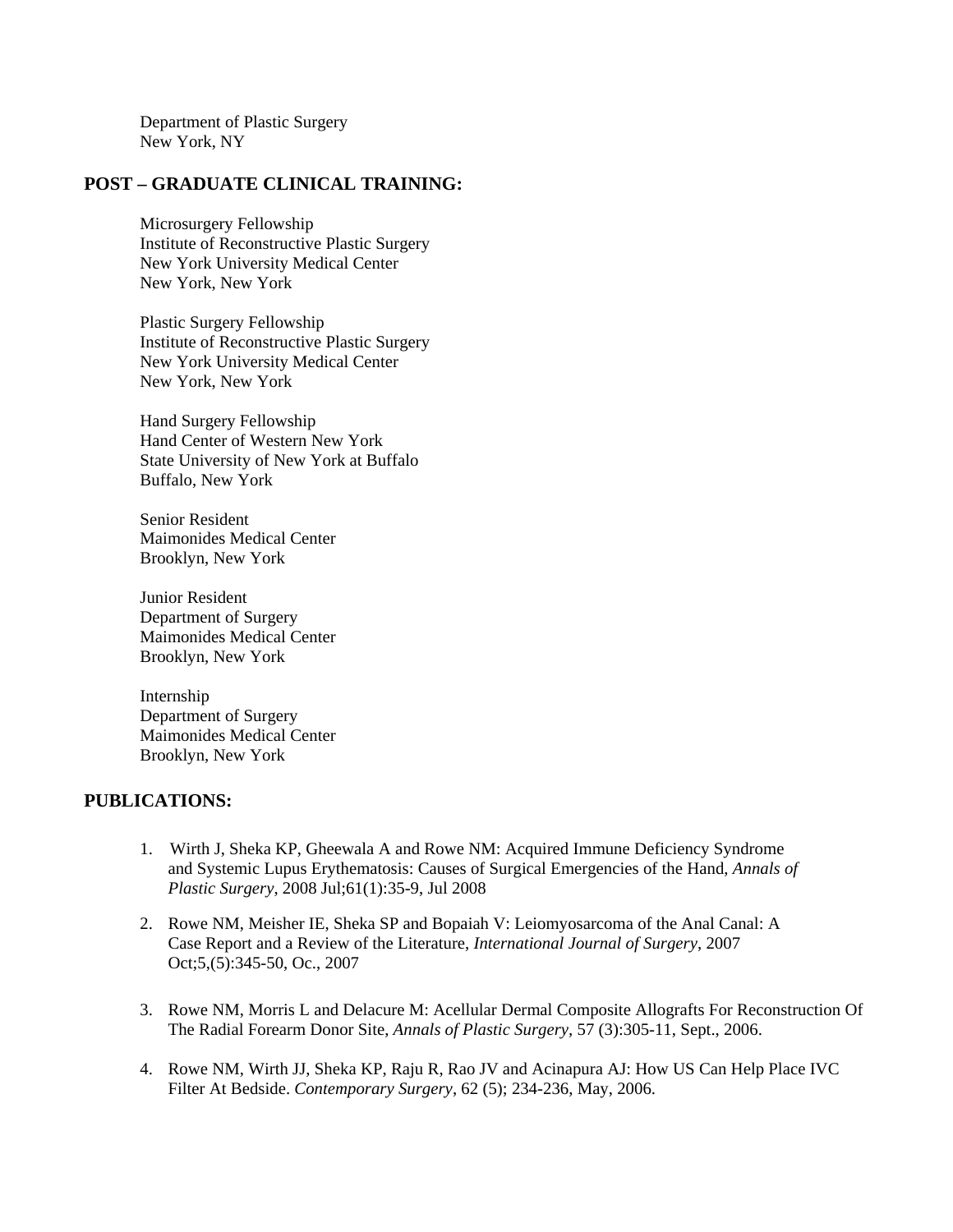- 5. Rowe NM and Freund R: The Autologous Internal Breast Splint: A Novel Technique for the Treatment of Post-Augmentation Ptosis, *Aesthetic Surgery Journal*, 25(6):587-592, Nov., 2005.
- 6. Morris L, Rowe NM and Delacure M: Superficial Dorsal Artery of the Forearm: Case Report And Review of the Literature, *Annals of Plastic Surgery*, 55(5):538-41, Nov., 2005.
- 7. Gasparyan A, Sheka KP and Rowe NM: Situs Inversus Totalis, *Surgical Rounds*, 468-71, October, 2005.
- 8. Rowe NM, Peimer CA, Soltanian H, Michaels J, Dubovsky M and Gurtner GC: Sonographic Guided Percutaneous Carpal Tunnel Release: An Anatomic and Cadaveric Study, *Annals of Plastic Surgery*, 2005 Jul;55(1):52-6; discussion 56.
- 9. Rowe NM and Freund R. The Autologous Internal Breast Splint: A Novel Technique for the Treatment of Post-Augmentation Ptosis. The Proceedings of the 36<sup>th</sup> Annual Aesthetic Meeting-2003.
- 10. Luchs JS, Stelnicki EJ, Rowe NM, Naijher NS, Grayson BH, McCarthy JG: Molding of the Regenerate in Mandibular Distraction: Part I: Laboratory Study, *Journal of Craniofacial Surgery*, 13(2); 205-11, March, 2002.
- 11. Stelnicki EJ, McCormick SU, Rowe N and McCarthy JG: Remodeling of the Temporomandibular Joint Following Mandibular Distraction Osteogenesis in the Transverse Dimension, *Plastic and Reconstructive Surgery*, 107; 647-58, April, 2001.
- 12. Grayson BH, Rowe NM, Hollier LH, Williams JK, McCormick S, Longaker MT and McCarthy JG: The Development of a Device for the Delivery of Agents to Bone During Distraction Osteogenesis, *Journal of Craniofacial Surgery*, 12 (1); 19-25, January, 2001.
- 13. Burack JH, Rowe NM: Studies in Thoracic Aortic Graft Infections: The Development of a Porcine Model and a Comparison of Collagen-Impregnated Dacron Grafts and Cryopreserved Allografts (Editorial Response), *Journal of Thoracic and Cardiovascular Surgery*, 120 (1); 195, July, 2000.
- 14. Bradley JP, Shahinian H, Levine JP, Rowe N, Longaker MT: Growth Restriction of Cranial Sutures in the Fetal Lamb Causes Deformational Changes, Not Craniosynostosis, *Plastic and Reconstructive Surgery*, 105 (7); 2416-23, June, 2000.
- 15. Steinbrech DS, Mehrara BJ, Rowe NM, Dudziak ME, Luchs JS, Saadeh PB, Gittes GK, Longaker MT: Gene Expression of TGF-beta, TGF-beta Receptor, and Extracellular Matrix Proteins During Membranous Bone Healing in Rats, *Plastic and Reconstructive Surgery*, 105 (6); 2028-38, May, 2000.
- 16. Hollier LH, Rowe NM, Mackool RJ, Williams JK, Kim JH, Longaker MT, Grayson BH and McCarthy JG: Controlled Multiplanar Distraction of the Mandible Part III.: Laboratory Studies of Sagittal (Anteroposterior) and Horizontal (Mediolateral) Movements, *Journal of Craniofacial Surgery*, 11 (2); 83-95, March, 2000.
- 17. Rowe NM, Impellizzeri P, Vaynblat M, Lawson NM, Kim YD, Sierra M, Homel P, Acinapura AJ, Cunningham JN and Burack JH: Studies in Thoracic Aortic Graft Infections: The Development of a Porcine Model and a Comparison of Collagen Impregnated Dacron Grafts and Cryopreserved Allografts, *Journal of Thoracic and Cardiovascular Surgery*, 118 (5); 857-65, November, 1999.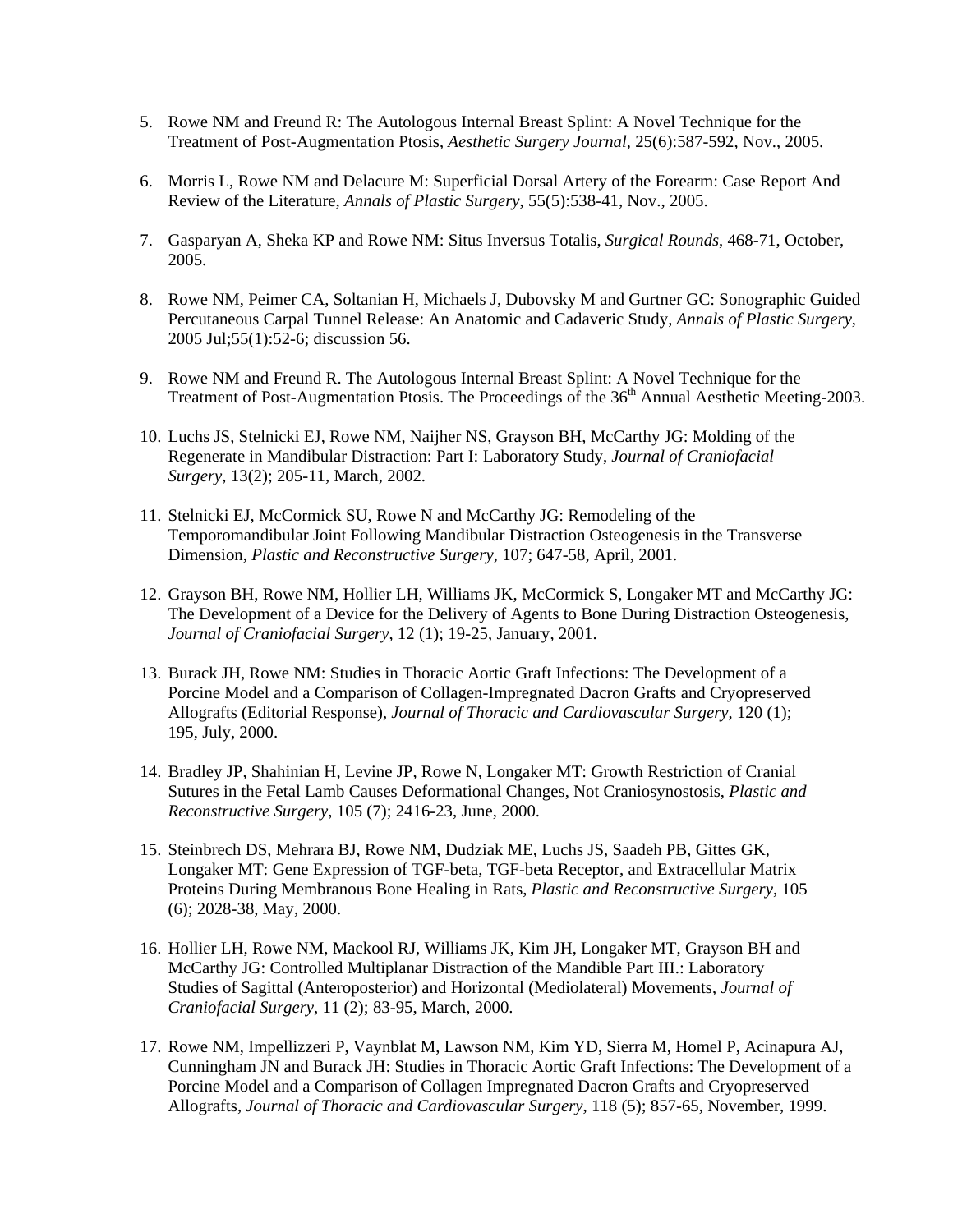- 18. Rowe NM, Steinbrech DS, Mehrara BJ, Saadeh PB, Dudziak ME, Luchs JS, Greenwald JA, Paccione MF, Gittes GK and Longaker MT: Gene Expression of Vascular Endothelial Growth Factor, Transforming Growth Factor-β3, Collagen II, and Tissue Inhibitor of Matalloproteinase-1: Molecules Important to Rat Membranous Bone Healing, *Owen H. Wangensteen Surgical Forum L* – Proceedings of the 85<sup>th</sup> Annual Sessions of Owen H. Wangensteen Surgical Forum, Pp. 584-6, 1999.
- 19. Burack JH, Rowe NM, Serebransky L, Shah H, Homel PJ, Acinapura AJ and Cunningham JN: Socioeconomic and Cultural Risk Factors for Coronary Artery Bypass Surgery, *Owen H. Wangensteen Surgical Forum L* – Proceedings of the  $85<sup>th</sup>$  Annual Sessions of Owen H. Wangensteen Surgical Forum, Pp. 687-90, 1999.
- 20. Steinbrech DS, Longaker MT, Mehrara BJ, Saadeh PB, Chin GS, Gerrets RP, Chau D, Rowe NM and Gittes GK: Fibroblast Response to Hypoxia: The Relationship Between Angiogenesis and Matrix Regulation, *Journal of Surgical Research*, 84 (2); 127-33, 1999.
- 21. Rowe NM, Mehrara BJ, Luchs JS, Dudziak ME, Steinbrech DS, Illei PB, Fernandez GJ, Gittes GK and Longaker MT: Angiogenesis During Mandibular Distraction Osteogenesis, *Annals of Plastic Surgery*, 42 (5); 470-5, 1999.
- 22. Steinbrech DS, Mehrara BJ, Rowe NM, Dudziak ME, Saadeh PB, Gittes GK and Longaker MT: Gene Expression of Insulin-Like Growth Factors I and II in Rat Membranous Osteotomy Healing, *Annals of Plastic Surgery*, 42 (5); 481-7, 1999.
- 23. Steinbrech DS, Mehrara BJ, Chau D, Rowe NM, Chin G, Lee T, Saadeh PB, Gittes GK and Longaker MT: Hypoxia Upregulates VEGF Production in Keloid Fibroblasts, *Annals of Plastic Surgery*, 42 (5); 514-20, 1999.
- 24. Mehrara BJ, Rowe NM, Steinbrech DS, Dudziak ME, Saadeh PB, McCarthy JG, Gittes GK and Longaker MT: Rat Mandibular Distraction Osteogenesis: II. Molecular Analysis of Transforming Growth Factor Beta-1 and Osteocalcin Gene Expression, *Plastic and Reconstructive Surgery*, 103 (2); 536-47, 1999.
- 25. Alrawi S, Rowe NM, Shaywitz I, Kosoy E, Abodeeb A, Acinapura AJ, Raju R, Cunningham JN and Cane J: Primary Thoracoscopic Evaluation of Pleural Effusion Under Local Anesthesia as a Local Approach. Proceedings of AACR - NCI. *EORTC* 1999:16.
- 26. Alrawi S, Abbesentts K, Rowe N, Chin N, Oraedu C, Acinapura A, Cunningham J and Raju R: Ki-67 Nuclear Antigen and p53 Protein Expression Correlated with Recurrence of Squamous Cell Carcinoma. Proceedings of AACR - NCI. *EORTC* 1999: 97.
- 27. Alrawi S, Rowe NM, Shaywitz I, Kosoy E, Abodeeb A, Acinapura AJ, Raju R, Cunningham JN and Cane J: Primary Thoracoscopic Evaluation of Pleural Effusion Under Local Anesthesia as a Local Approach. *Lung Cancer*. 1999; 25:256.
- 28. Alrawi S, Abbesentts K, Rowe N, Chin N, Oraedu C, Acinapura A, Cunningham J and Raju R: Ki-67 Nuclear Antigen and p53 Protein Expression Correlation with Squamous Cell Carcinoma Recurrence. *Lung Cancer*. 1999; 25:278.
- 29. Williams JK, Rowe NM, Mackool RJ, Levine JP, Hollier LH, Longaker MT, Cutting CB, Grayson BH and McCarthy JG: Controlled Multiplanar Distraction of the Mandible: Part II. Laboratory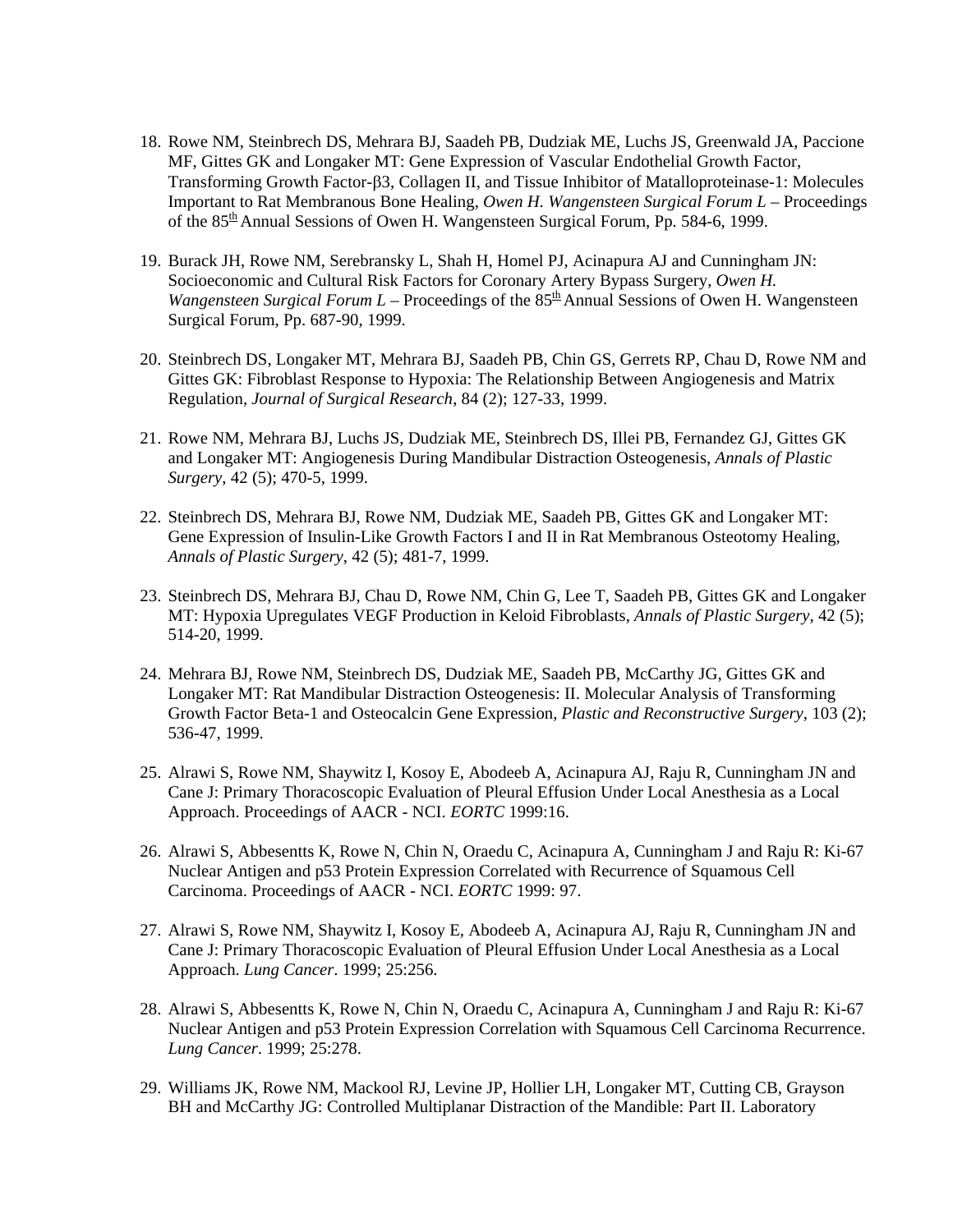Studies of Sagittal (Anteroposterior) and Vertical (Superoinferior) Movements, *Journal of Craniofacial Surgery,* 9 (6); 504-13, 1998.

- 30. Rowe NM, Mehrara BJ, Dudziak ME, Steinbrech DS, Mackool RJ, Gittes GK, McCarthy JG and Longaker MT: Rat Model of Distraction Osteogenesis: Part I. Histologic and Radiographic Analysis, *Plastic and Reconstructive Surgery*, 102 (6); 2022-32, 1998.
- 31. Levine JP, Rowe NM, Bradley JP, Williams JK, Mackool RJ, Longaker MT and McCarthy JG: The Combination of Endoscopy and Distraction Osteogenesis in the Development of a Canine Midface Advancement Model, *Journal of Craniofacial Surgery,* 9 (5); 423-32, 1998.
- 32. Grau J, Rowe NM, Chau D, Marmureanu AR, Longaker MT, Turnbull D and Gittes GK: Ultrasound Backscatter Microscopy Guided Injection: A Vehicle for *In Utero* Cardiac Gene Therapy During Early Organogenesis, *Owen H. Wangensteen Surgical Forum XLIX* – Proceedings of the 84<sup>th</sup> Annual Sessions of Owen H. Wangensteen Surgical Forum, Pp. 466-8, 1998.
- 33. Mackool RJ, Rowe NM, Mehrara BJ, Chau D, McCormick S, Longaker MT and Gittes GK: Excisional Wound Healing in the Fetal Rat, *Owen H. Wangensteen Surgical Forum XLIX* – Proceedings of the 84<sup>th</sup> Annual Sessions of Owen H. Wangensteen Surgical Forum, Pp.463-4, 1998.
- 34. Longaker MT, Mehrara BJ, Steinbrech DS, Rowe NM, Dudziak M, Grau J, McCarthy JG, and Gittes GK: Gene Expression During Mandibular Distraction Osteogenesis, *Owen H. Wangensteen Surgical Forum XLIX* – Proceedings of the  $84<sup>th</sup>$  Annual Sessions of Owen H. Wangensteen Surgical Forum, Pp. 646-8, 1998.
- 35. Lee S, Chau D, Rowe NM, Gittes GK and Longaker MT: Keloid Fibroblasts Produce a Reduced Amount of Transforming Growth Factor-β3 Compared with Transforming Growth Factor-β1 and Transforming Growth Factor-β2 Isoforms, *Owen H. Wangensteen Surgical Forum XLIX* – Proceedings of the 84<sup>th</sup> Annual Sessions of Owen H. Wangensteen Surgical Forum, Pp. 645-6, 1998.
- 36. Williams JK, Steinbrech DS, Mehrara BJ, Rowe NM, Dudziak ME, Saadeh PB, McCarthy JG, Gittes GK and Longaker MT: Gene Expression of Transforming Growth Factor (TGF) β1, TGF - β Receptors I and II, and Insulin – Like Growth Factors During Mandibular Bone Fracture Healing, *Owen H. Wangensteen Surgical Forum XLIX* – Proceedings of the  $84<sup>th</sup>$  Annual Sessions of Owen H. Wangensteen Surgical Forum, Pp. 661-2, 1998.
- 37. Sagiroglu J, Mehrara BJ, Rowe NM, McCarthy JG, Gittes GK and Longaker MT: Studies in Cranial Suture Biology: Impact of Dura Mater on Cranial Suture Fusion, *Owen H. Wangensteen Surgical Forum XLIX* – Proceedings of the 84<sup>th</sup> Annual Sessions of Owen H. Wangensteen Surgical Forum, Pp. 494-5, 1998.
- 38. Rowe NM, Mehrara BJ, Williams JK, Mackool RJ, Steinbrech DS, Thorne CH, Karp NS, Longaker MT and McCarthy JG: Device Stability, Accelerated Rates and Rhythms in Craniofacial Distraction Osteogenesis in an Experimental Model, *Plastic Surgical Forum; Volume XXI*, Pp. 228-30, 1998.
- 39. Hollier LH, Rowe NM, Williams JK, Grayson BH, Mackool RJ, Levine JP, Longaker MT and McCarthy JG: Multiplanar Mandibular Distraction: Canine Studies, *Plastic Surgical Forum; Volume XXI*, Pp. 39-41, 1998.
- 40. Bradley JP, Levine JP, Rowe NM, Mackool RJ, Shahinian HK, McCarthy JG and Longaker MT: Cranial Suture Growth Restriction in Fetal Sheep Causes Deformational Plagiocephaly Not